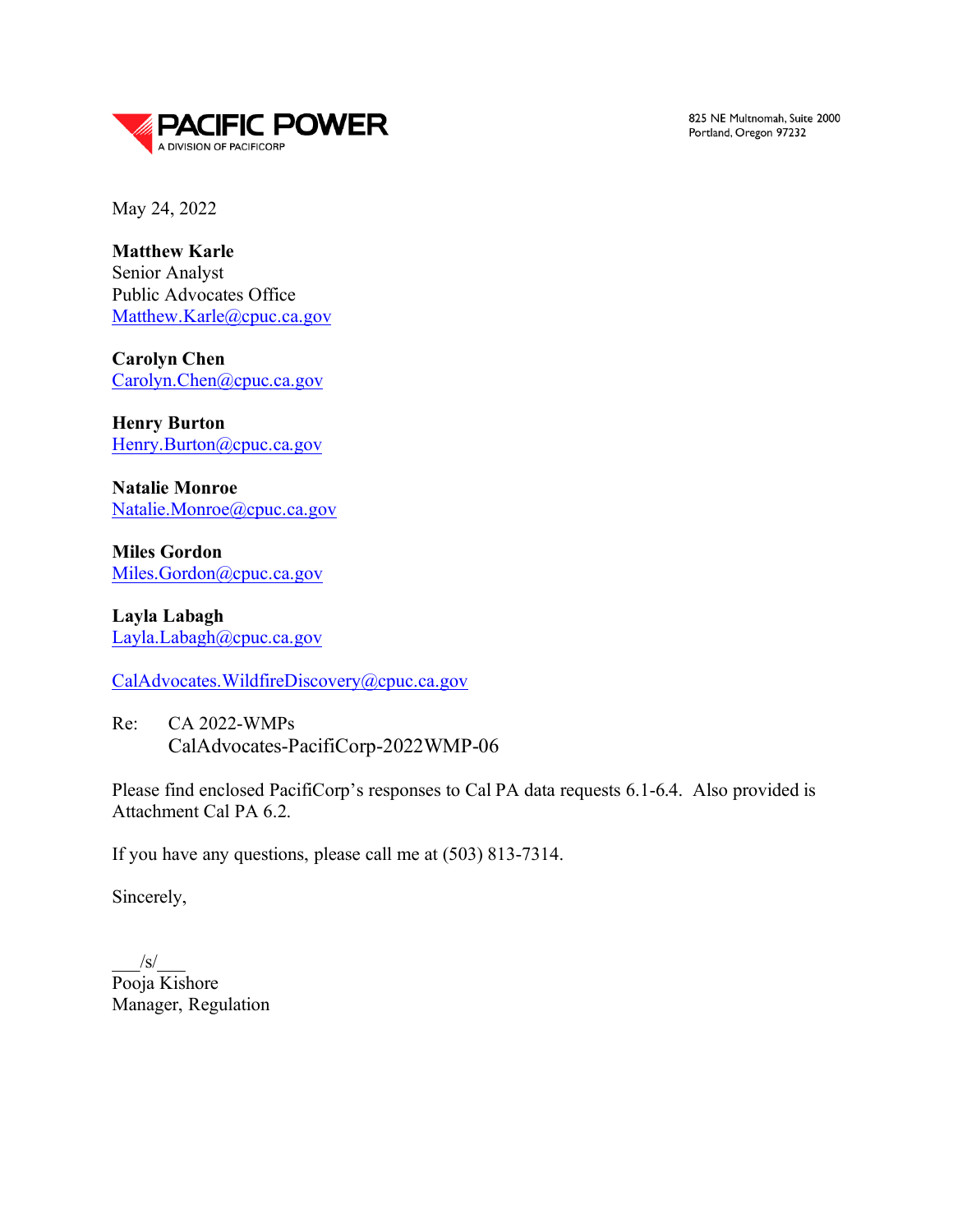**2022 WMP Update submission, and to the attached Follow-up Accident Report submitted to the CPUC regarding the Slater Fire (the "Accident Report"), dated October, 16, 2020** - the Accident Report states that "Pacific Power is conducting a full investigation of the cause and origin of the fire."

- (a) Please provide Pacific Power's analysis of the cause and origin of the Slater Fire.
- (b) Please include all documentation (including but not limited to root cause analyses, risk and mitigation analyses, reports, work papers, etc.) regarding the analysis discussed in subpart (a) above.

#### **Response to CalPA Data Request 6.1**

PacifiCorp objects; PacifiCorp's investigation of the Slater Fire is protected by the attorney-client privilege and the attorney work product doctrine; there is pending litigation regarding the Slater Fire.

Despite PacifiCorp's diligent efforts, certain information protected from disclosure by the attorney-client privilege or other applicable privileges or law may have been included in its responses to these data requests. PacifiCorp did not intend to waive any applicable privileges or rights by the inadvertent disclosure of protected information, and PacifiCorp reserves its right to request the return or destruction of any privileged or protected materials that may have been inadvertently disclosed. Please inform PacifiCorp immediately if you become aware of any inadvertently disclosed information.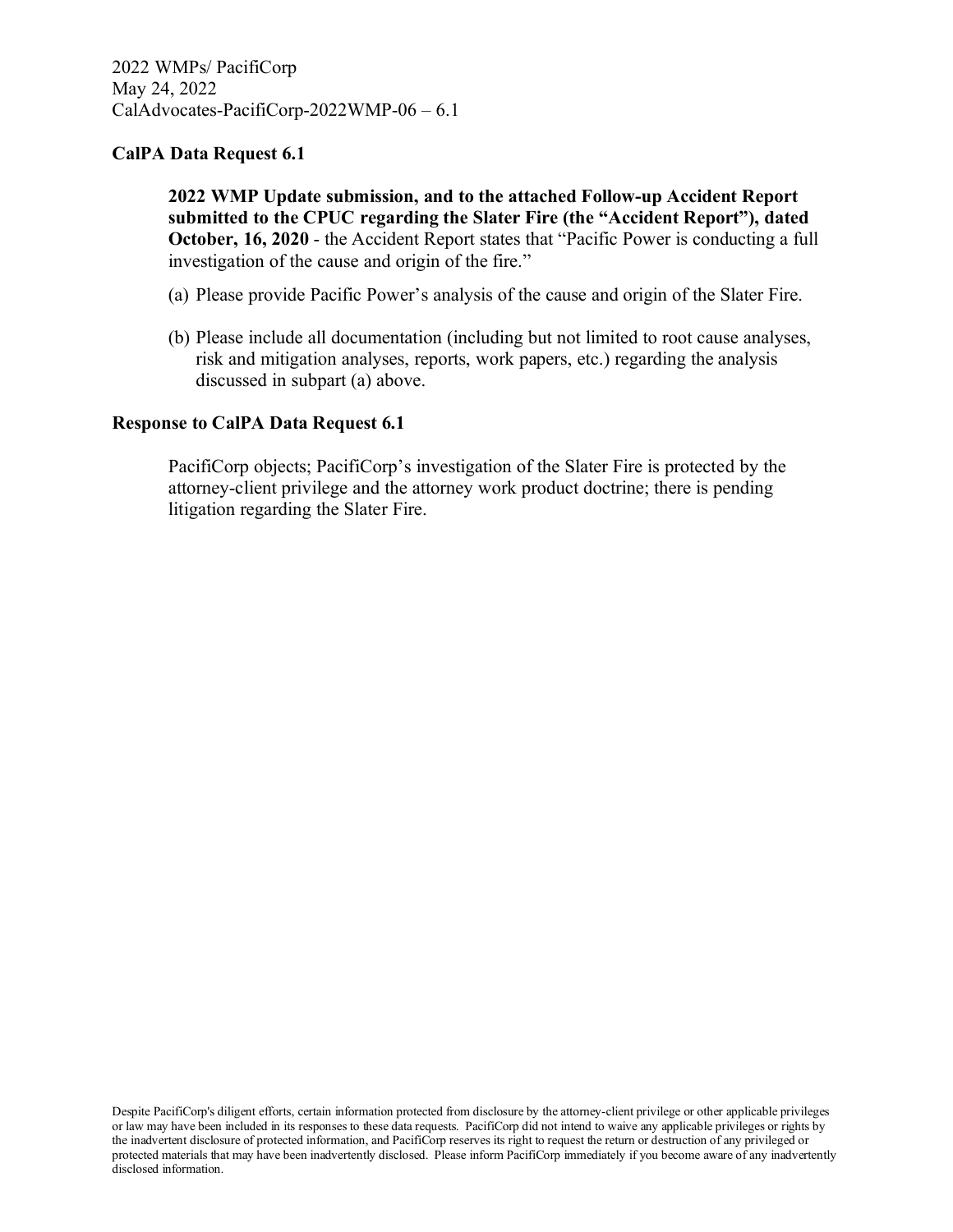**2022 WMP Update submission, and to the attached Follow-up Accident Report submitted to the CPUC regarding the Slater Fire (the "Accident Report"), dated October, 16, 2020** - This question pertains to external documents, meaning any investigation, examination, or analysis of the Slater Fire that was not performed by PacifiCorp.

- (a) Please provide any external investigation reports that PacifiCorp possesses regarding the Slater Fire, including but not limited to CPUC or U.S. Forest Service investigation reports.
- (b) Are you aware of any external investigation reports or analyses pertaining to the Slater Fire, aside from those covered by part (a) of this question? If so, please *identify* each such document.

#### **Response to CalPA Data Request 6.2**

Please refer to Attachment CalPA 6.2.

Despite PacifiCorp's diligent efforts, certain information protected from disclosure by the attorney-client privilege or other applicable privileges or law may have been included in its responses to these data requests. PacifiCorp did not intend to waive any applicable privileges or rights by the inadvertent disclosure of protected information, and PacifiCorp reserves its right to request the return or destruction of any privileged or protected materials that may have been inadvertently disclosed. Please inform PacifiCorp immediately if you become aware of any inadvertently disclosed information.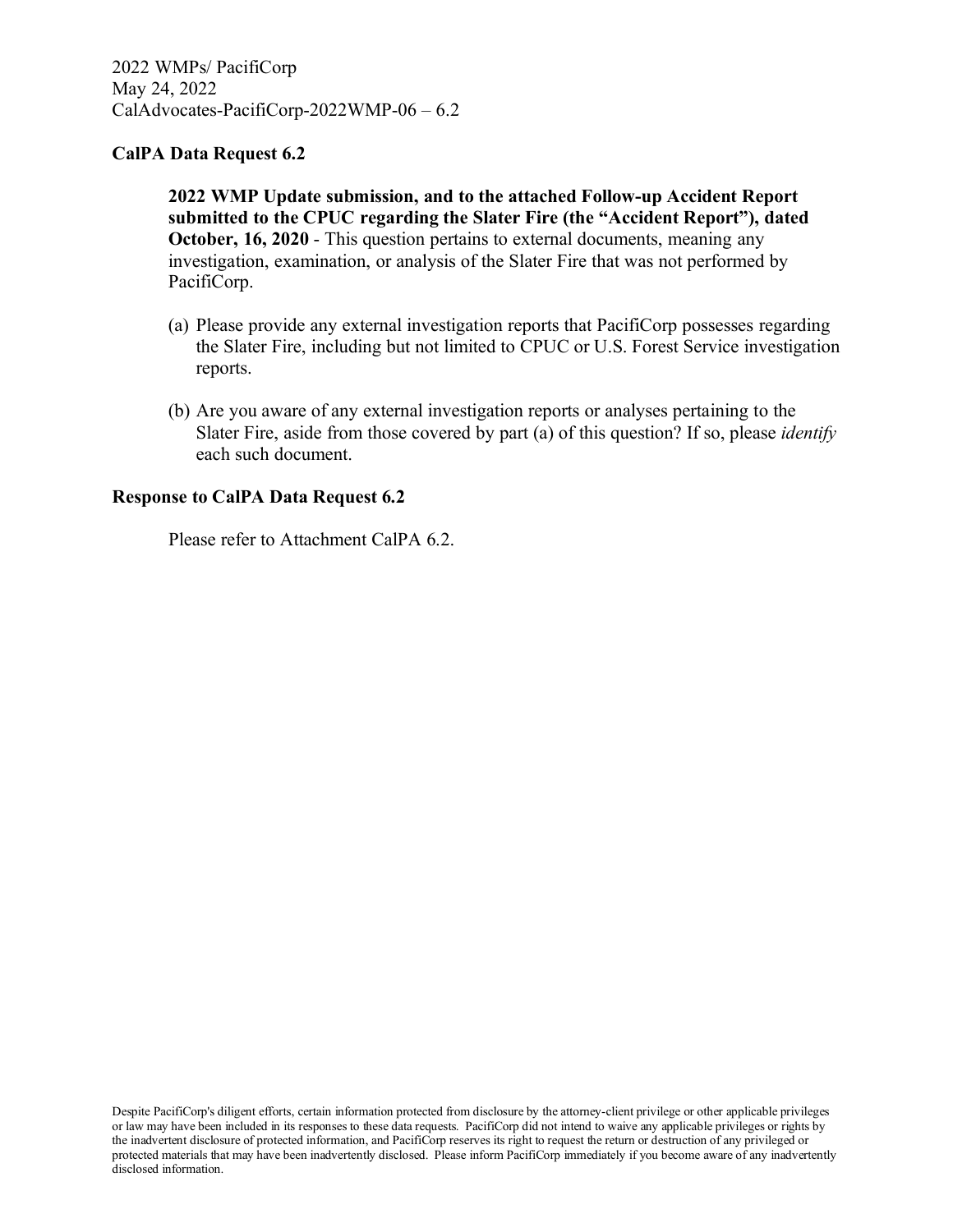### **2022 WMP Update submission, and to the attached Follow-up Accident Report submitted to the CPUC regarding the Slater Fire (the "Accident Report"), dated October, 16, 2020**

- (a) T Based on the reports and analyses addressed in questions 1 and 2, what has PacifiCorp learned about wildfire risk in its service territory and wildfire mitigation methods. Please identify each lesson separately.
- (b) Please state the basis of each lesson identified in part (a) above.

#### **Response to CalPA Data Request 6.3**

PacifiCorp objects; PacifiCorp's investigation of the Slater Fire is protected by the attorney-client privilege and the attorney work product doctrine; there is pending litigation regarding the Slater Fire.

Despite PacifiCorp's diligent efforts, certain information protected from disclosure by the attorney-client privilege or other applicable privileges or law may have been included in its responses to these data requests. PacifiCorp did not intend to waive any applicable privileges or rights by the inadvertent disclosure of protected information, and PacifiCorp reserves its right to request the return or destruction of any privileged or protected materials that may have been inadvertently disclosed. Please inform PacifiCorp immediately if you become aware of any inadvertently disclosed information.